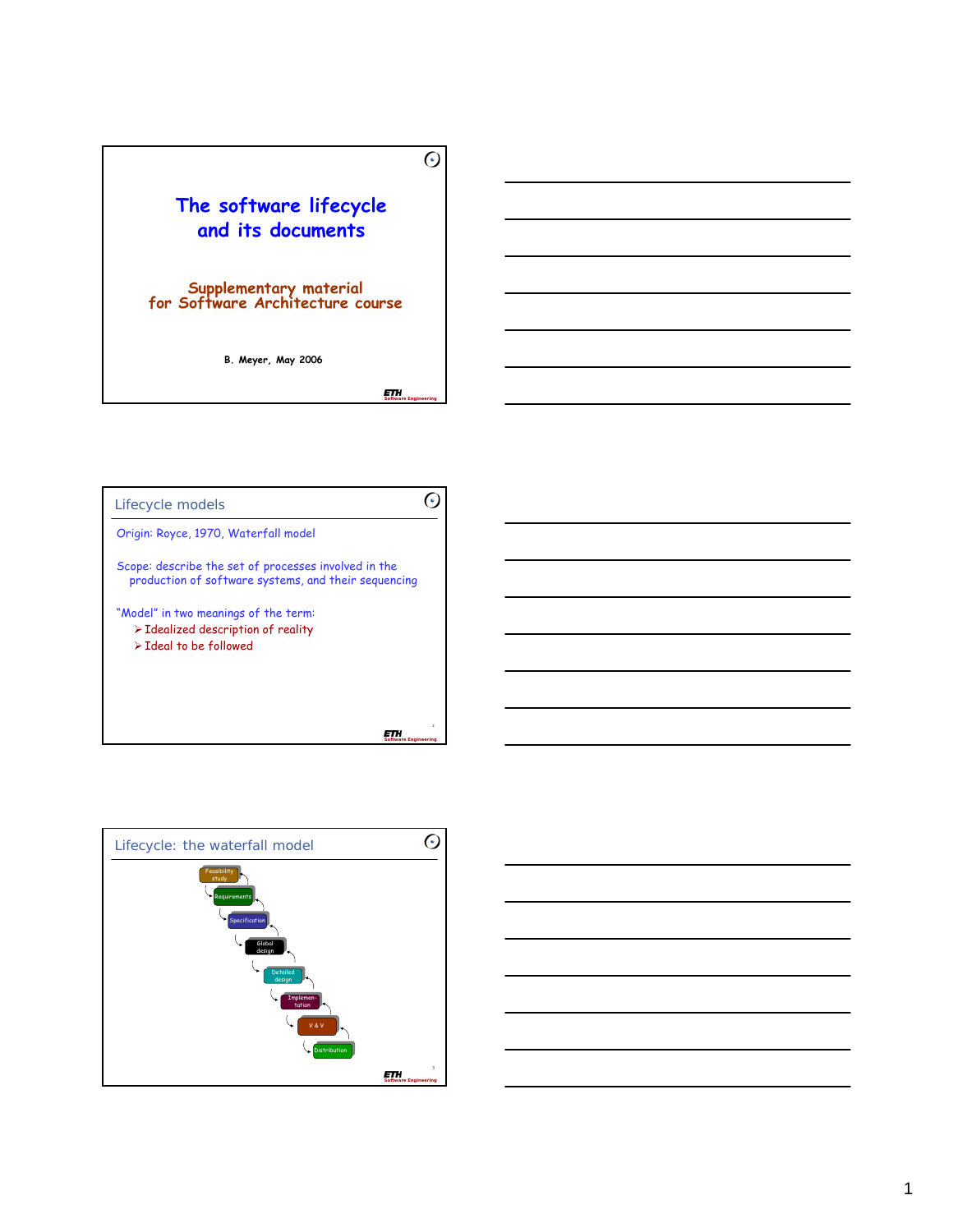







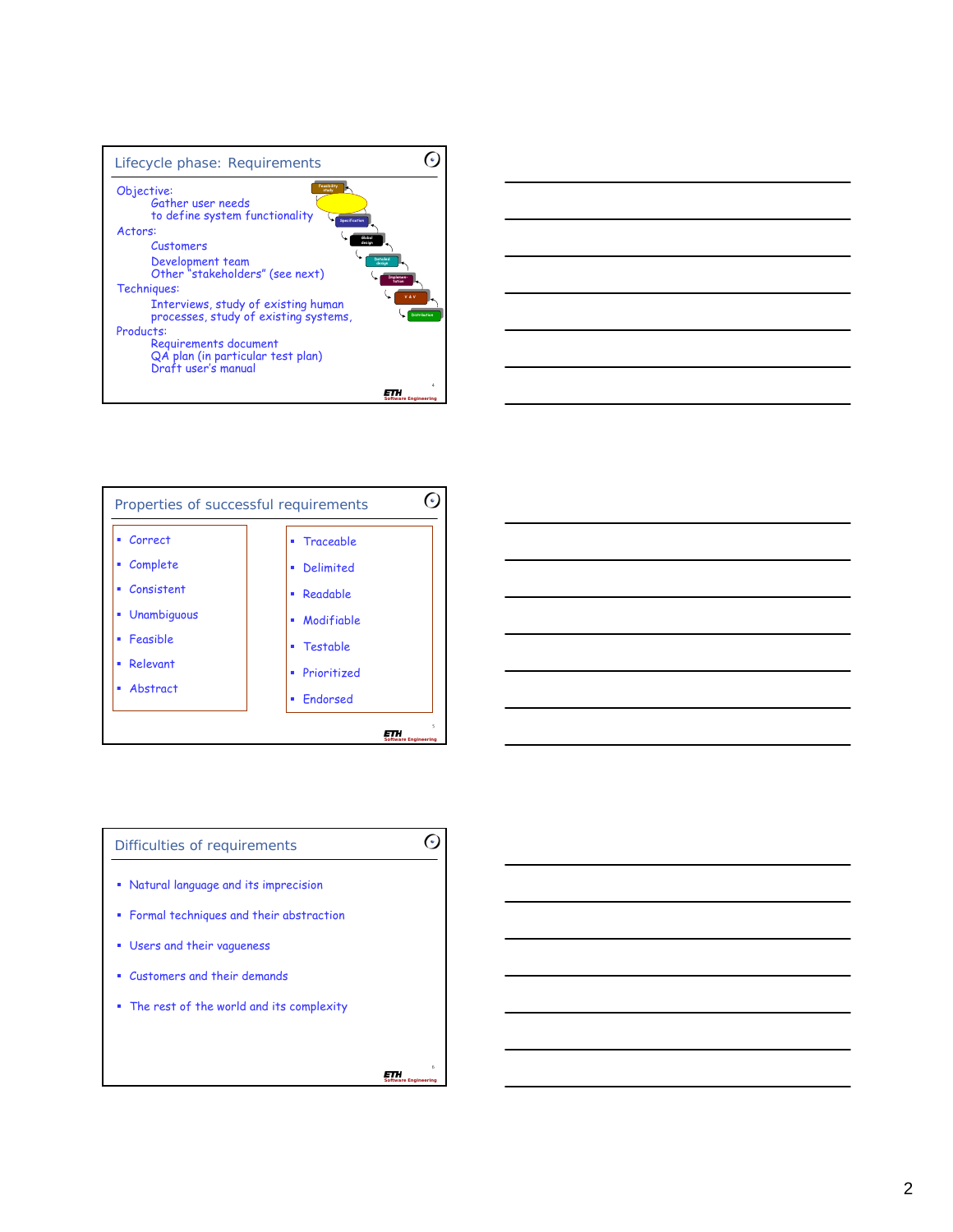



|  | IEEE 830-1998 |  |
|--|---------------|--|
|--|---------------|--|

"IEEE Recommended Practice for Software Requirements Specifications"

Approved 25 June 1998 (revision of earlier standard)

Descriptions of the content and the qualities of a good software requirements specification (SRS).

Goal: "The SRS should be correct, unambiguous, complete, consistent, ranked for importance and/or stability, verifiable, modifiable, traceable."

> ETH *Software Engineering*

9

 $\odot$ 

*Software Engineering*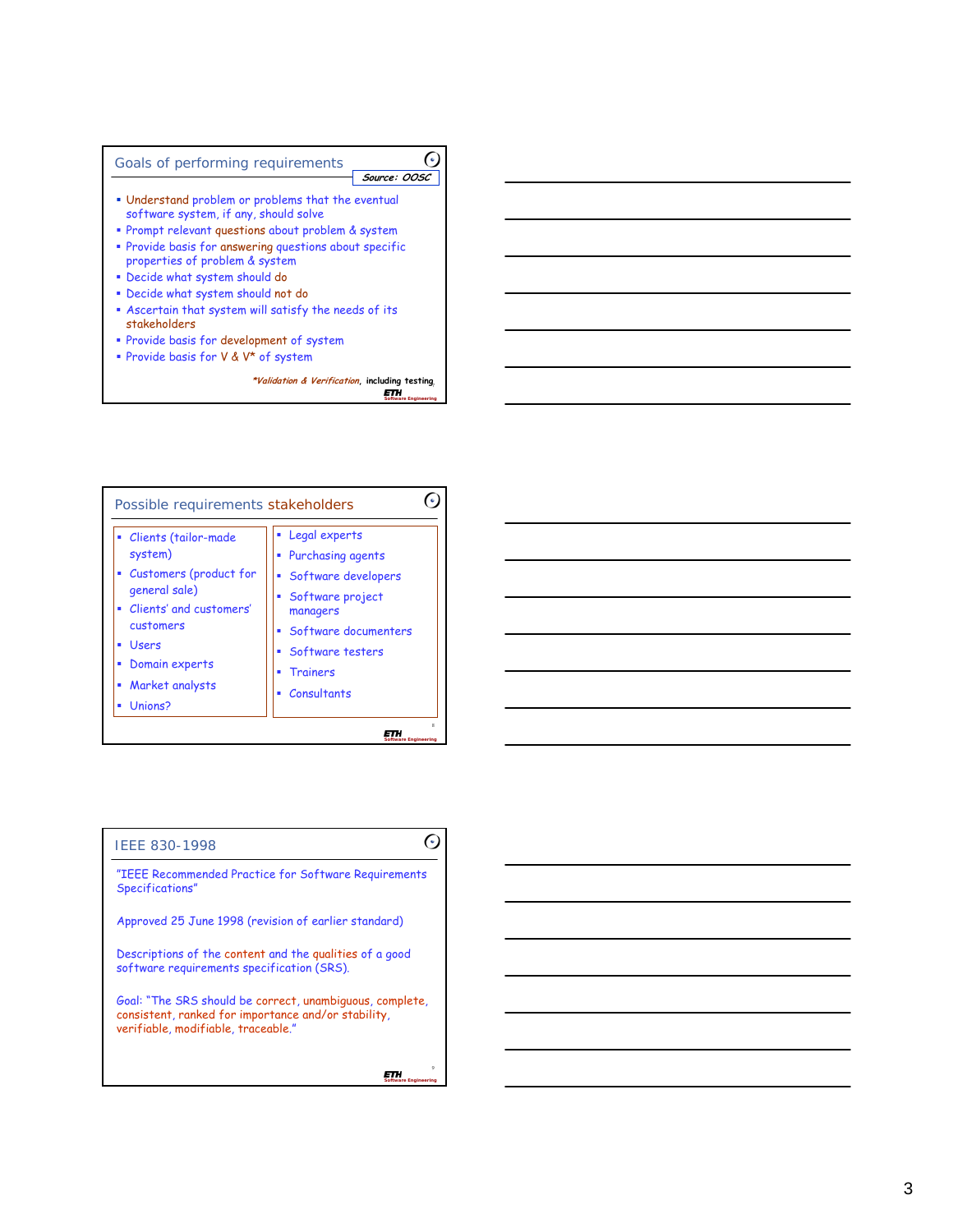







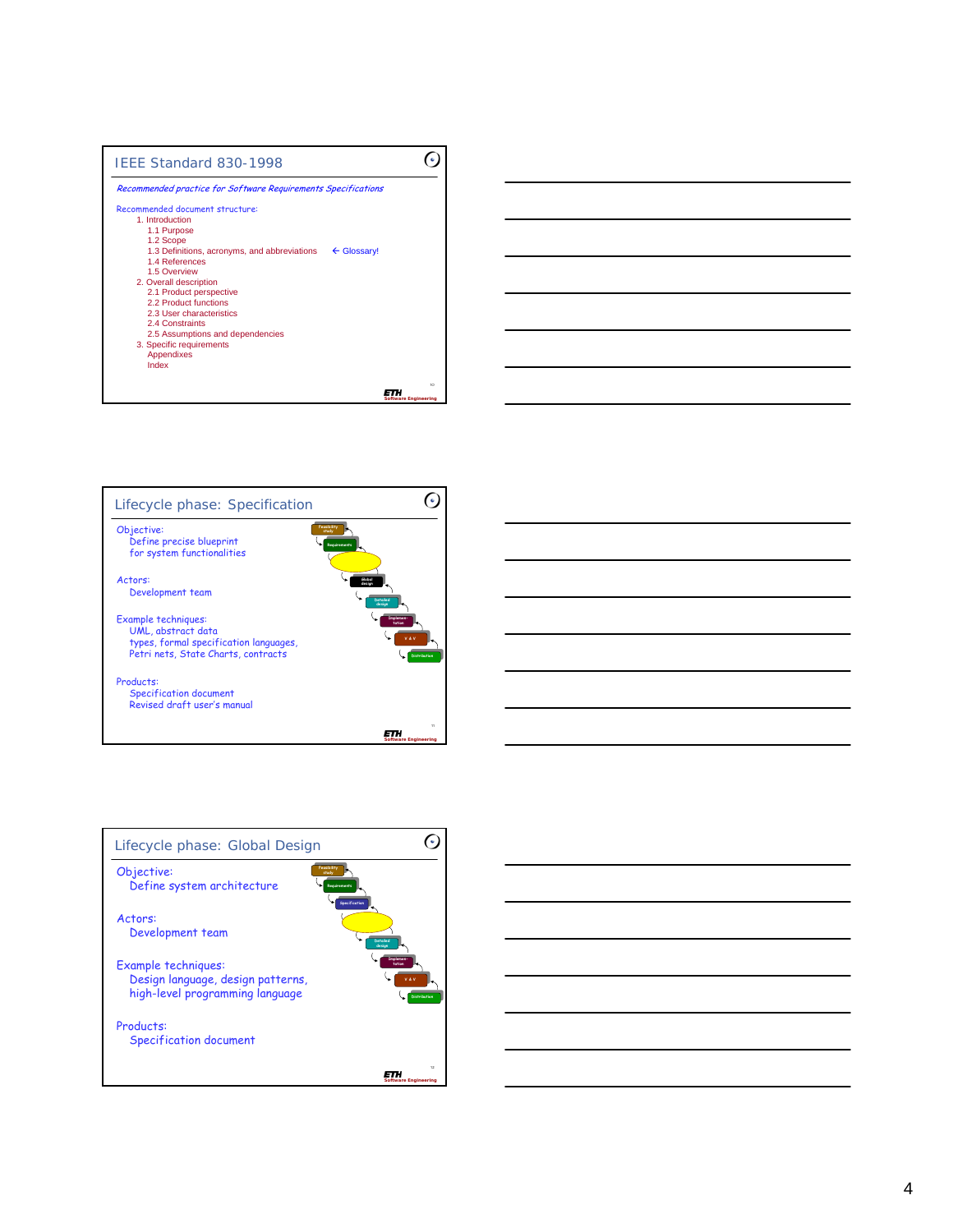







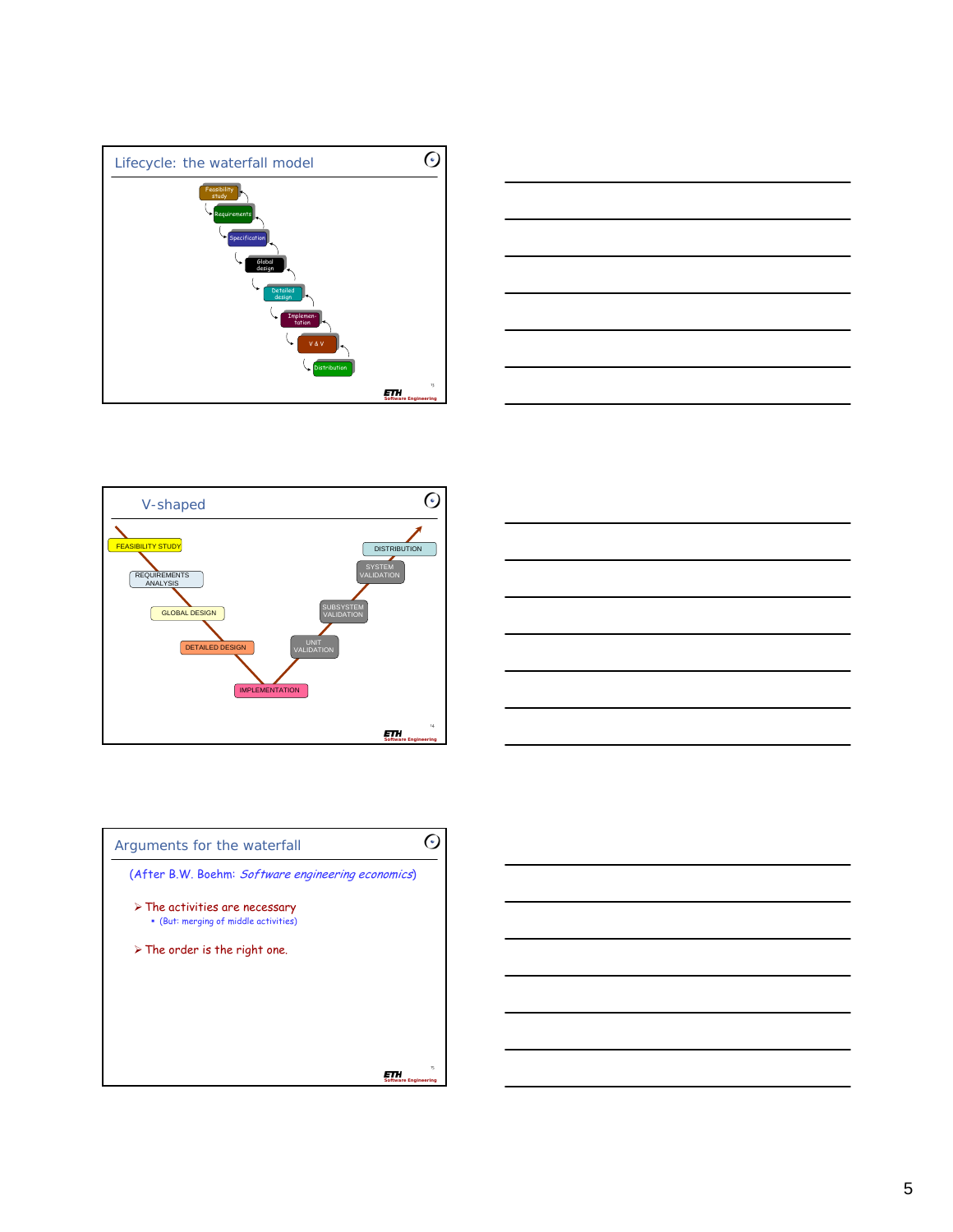









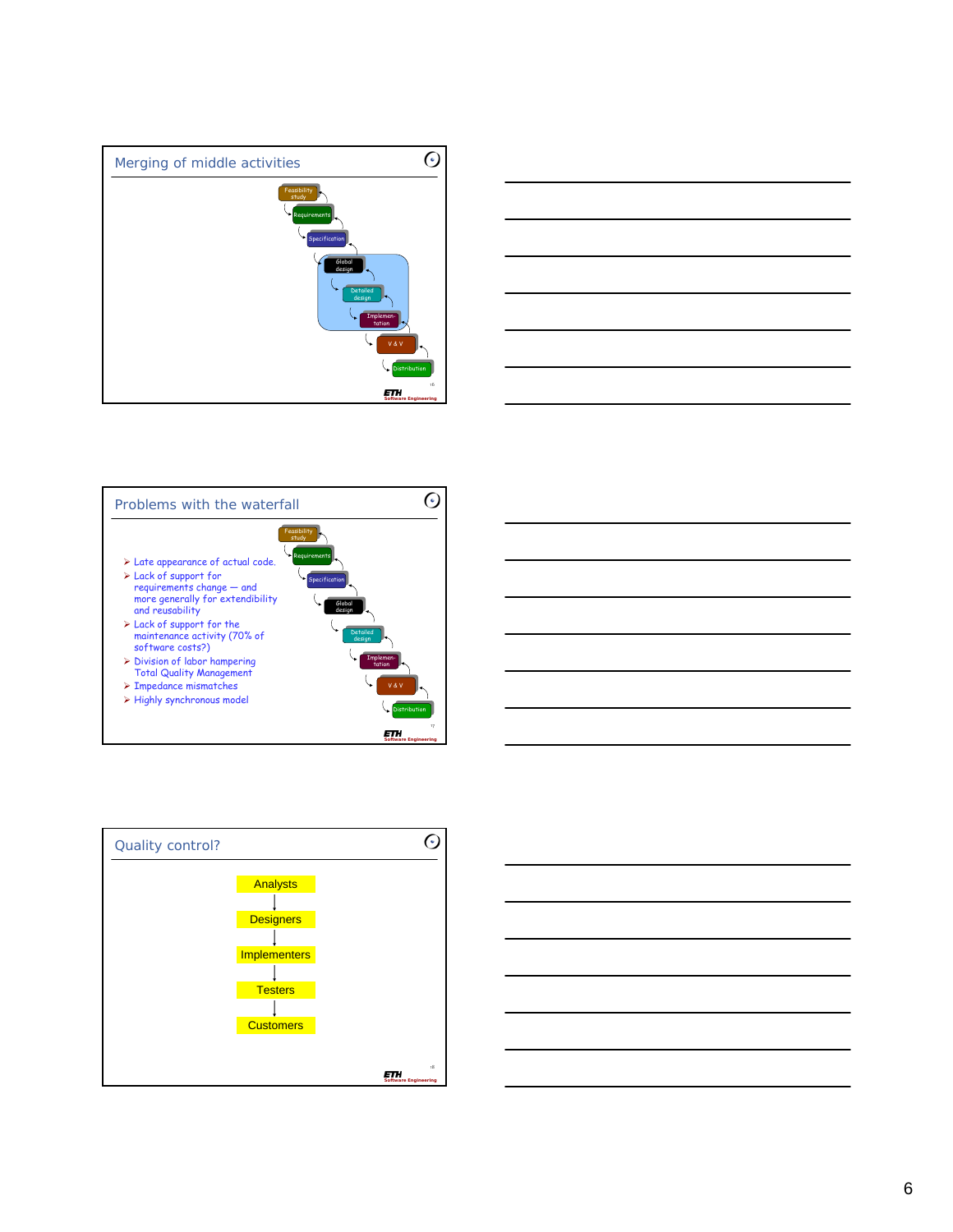









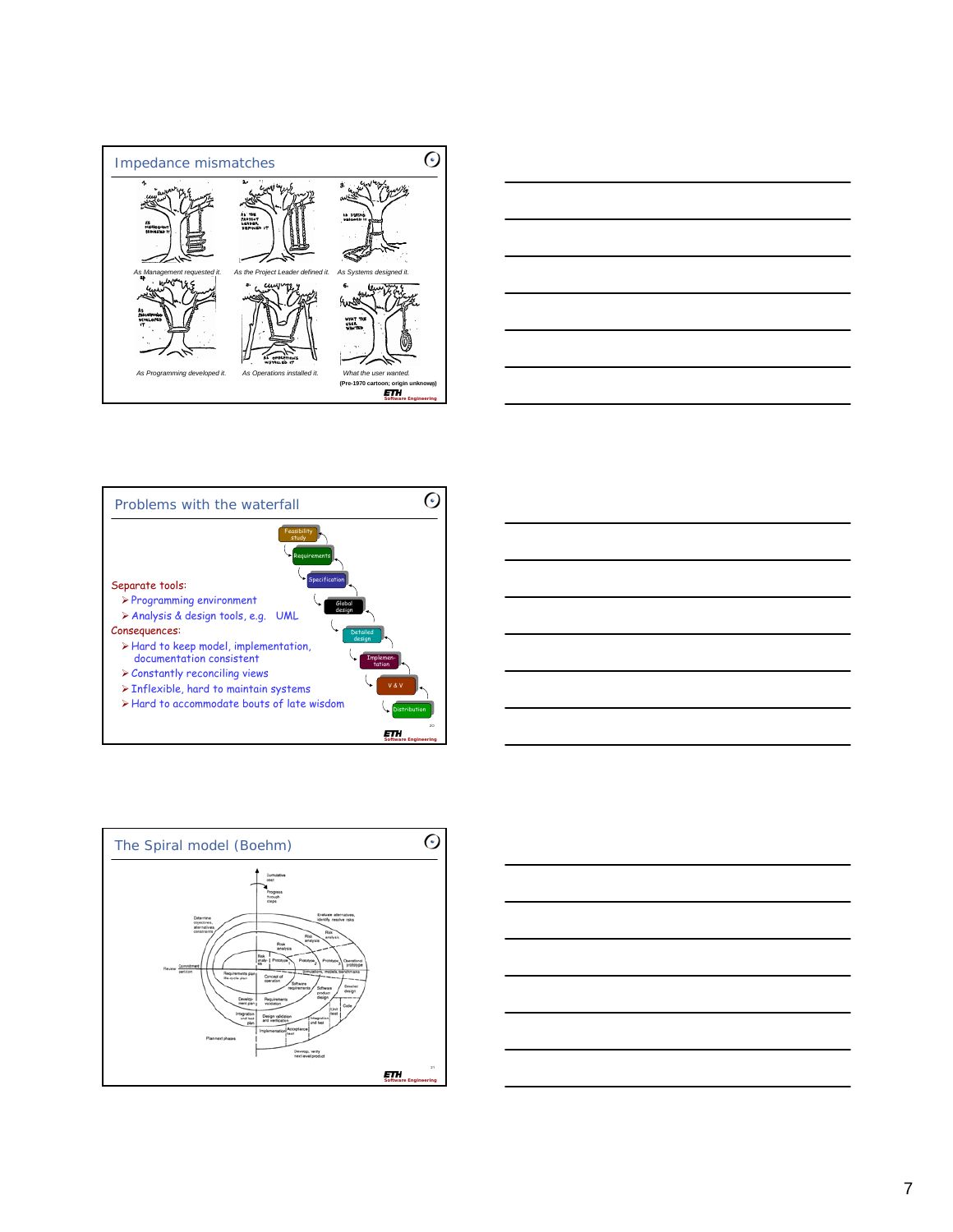



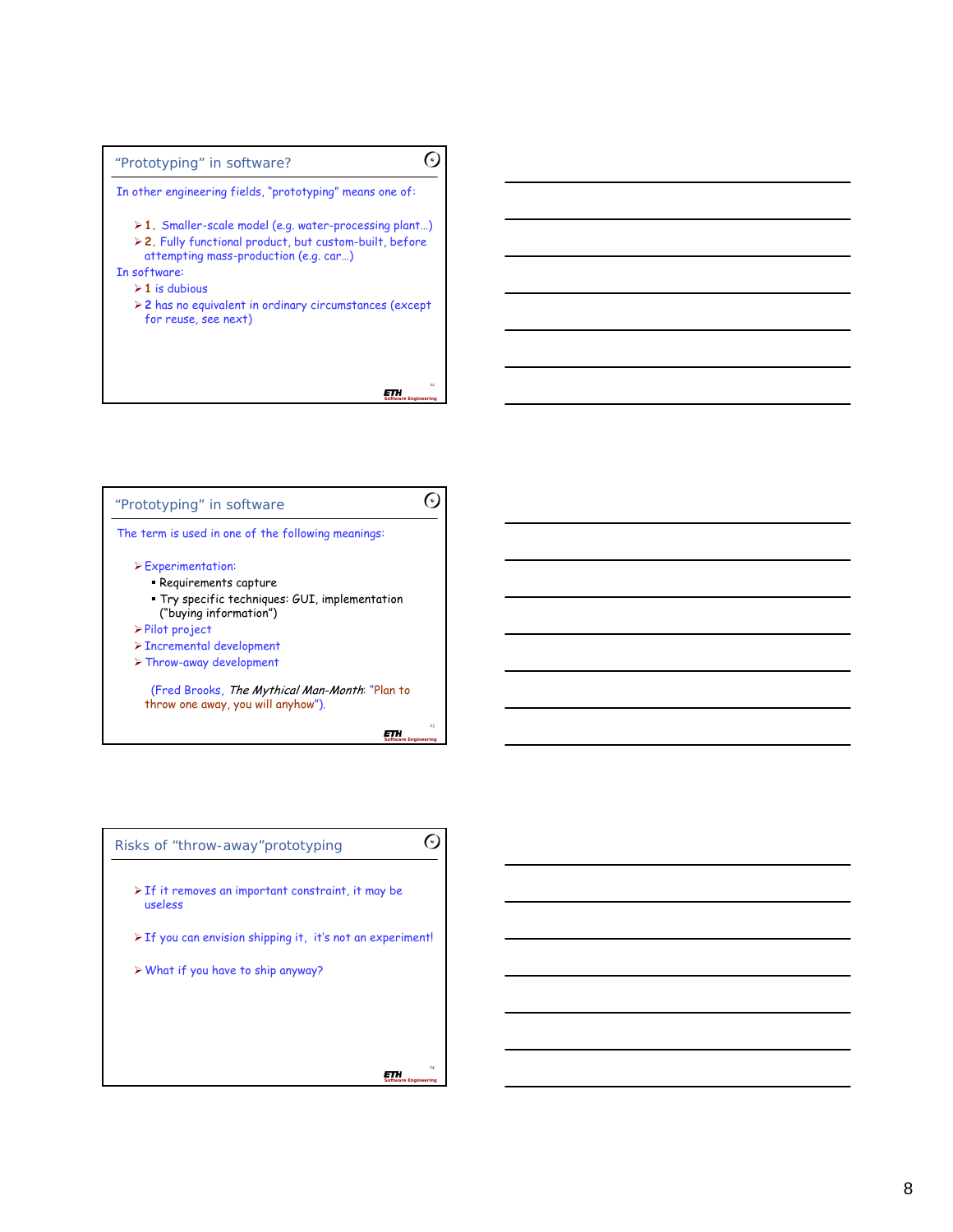



#### $\odot$ Extreme Programming and "agile" methods

Reaction against over-constraining models

### Basic ideas:

- ¾Short development cycles
- ¾No full initial specification; refine specs as you go
- ¾Test-Driven Development
- ¾Involve customers
- ¾Recommended practices, e.g. Pair Programming

**ETH** *Software Engineering*

26



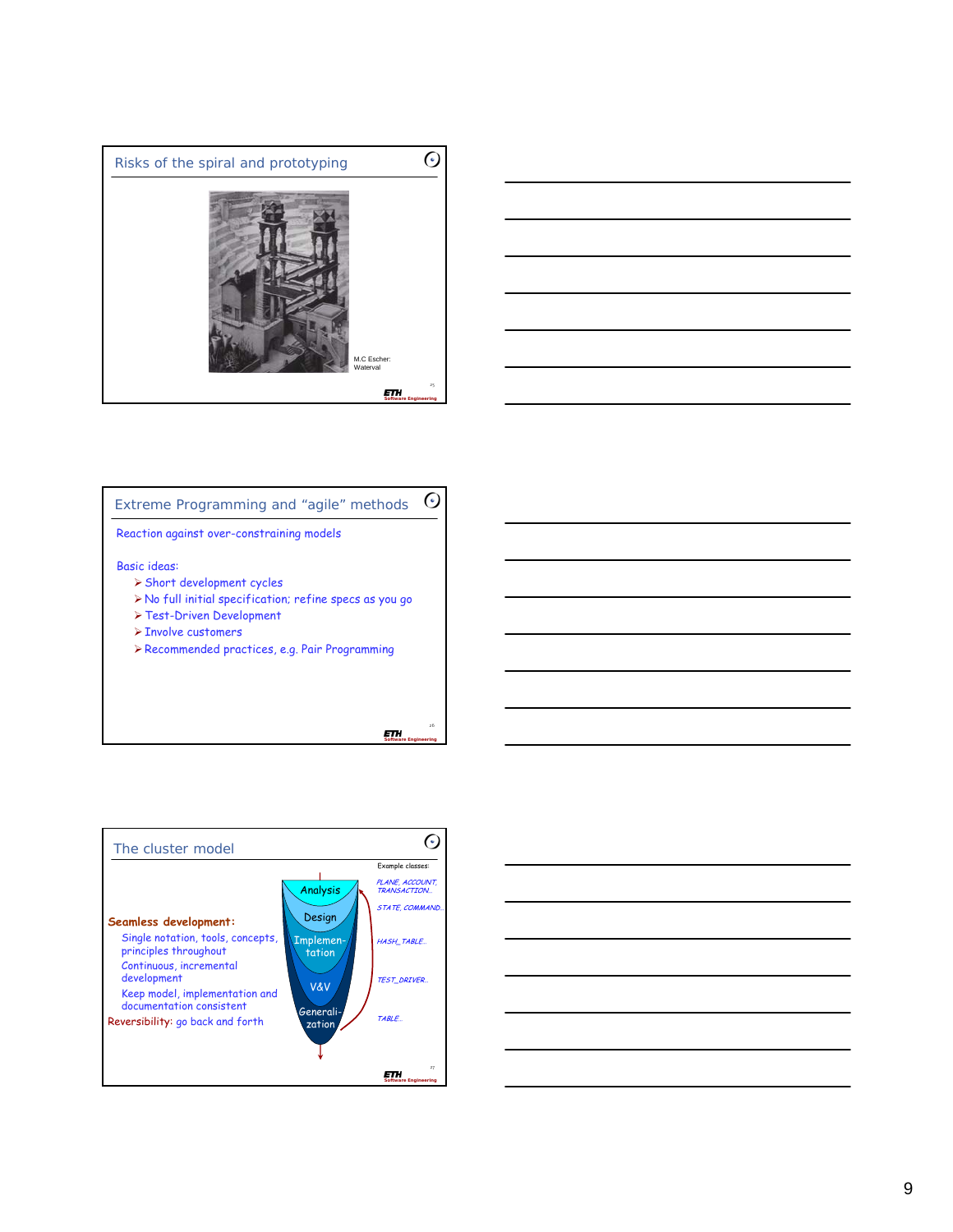## Generalization

Prepare for reuse

For example:

- $\triangleright$  Remove built-in limits
- ¾ Remove dependencies on specifics of project
- ¾ Improve documentation, contracts...
- ¾ Extract commonalities and revamp inheritance hierarchy

Few companies have the guts to provide the budget for this

28 *Software Engineering*

 $\odot$